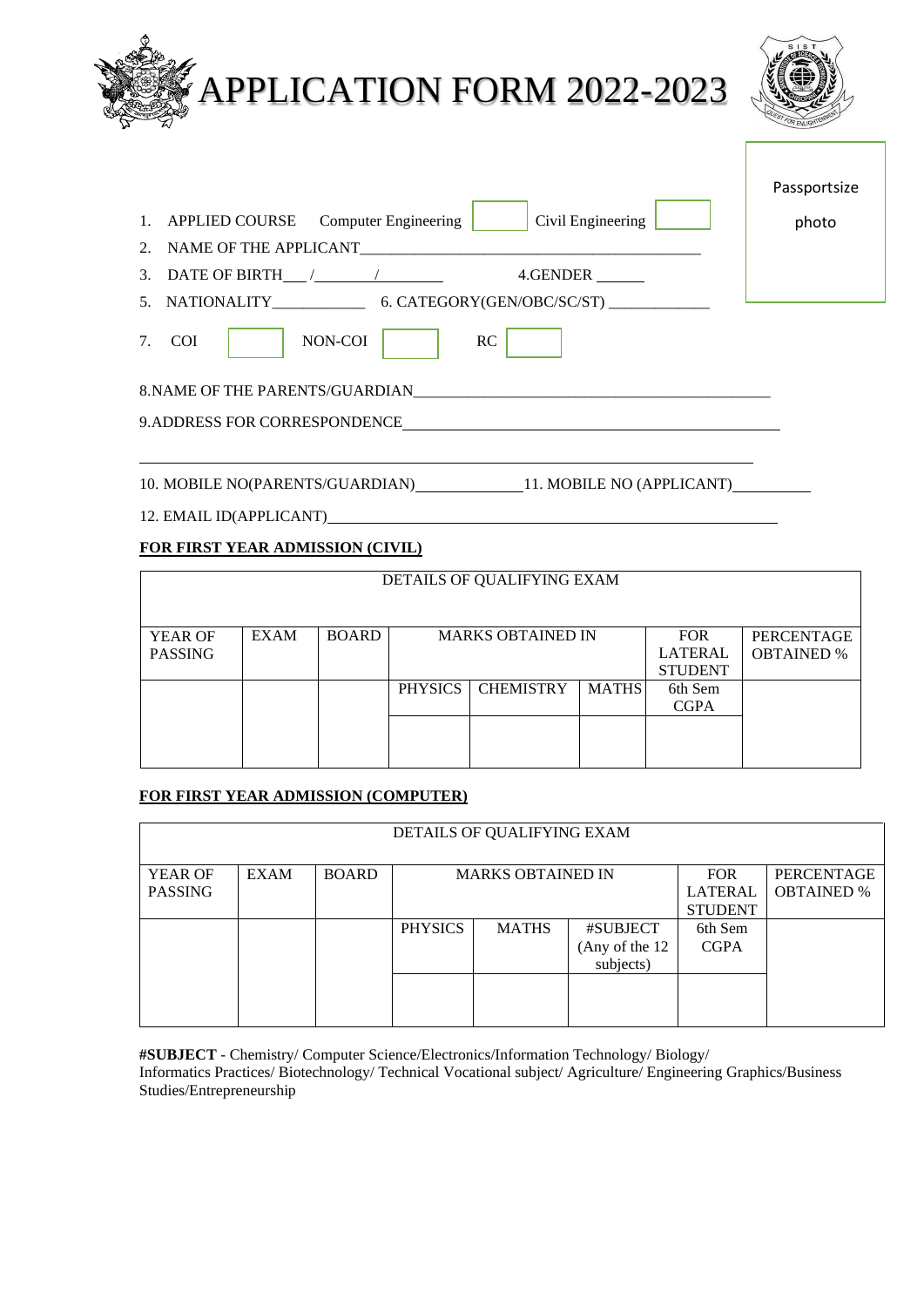#### **FOR LATERL ENTRY STUDENT**

| DETAILS OF QUALIFYING<br><b>EXAM</b> |                                                   |  |            |            |            |            |            |            |                      |        |                         |
|--------------------------------------|---------------------------------------------------|--|------------|------------|------------|------------|------------|------------|----------------------|--------|-------------------------|
| <b>YEAR</b>                          | <b>BOARD</b><br>EXAM<br><b>MARKS OBTAIINED IN</b> |  |            |            |            |            |            |            |                      | (CGPA) |                         |
|                                      |                                                   |  | <b>SEM</b> | <b>SEM</b> | <b>SEM</b> | <b>SEM</b> | <b>SEM</b> | <b>SEM</b> |                      |        | OTHER SUBJECTS PERCENTA |
|                                      |                                                   |  |            | П          | Ш          | IV         |            | VI         |                      |        | GЕ                      |
|                                      |                                                   |  |            |            |            |            |            |            |                      |        | $\%$                    |
|                                      |                                                   |  |            |            |            |            |            |            | <b>SUBJECT MARKS</b> |        |                         |
|                                      |                                                   |  |            |            |            |            |            |            |                      |        |                         |
|                                      |                                                   |  |            |            |            |            |            |            |                      |        |                         |

**Declaration:** I hereby declare that the all the particulars stated in the application form are true to the best of my knowledge. I have read and understood all the provision of admission and agree to abide by them. In the event of fraudulent, incorrect, false information, suppression or distortion of any fact like education qualification, marks nationality etc., I understand that my admission/degree is liable for cancellation. I further understand that my admission is purely provisional subject to the verification of the eligible condition.

**Signature of Parents/Guardian Signature of Applicant**

**Date-**